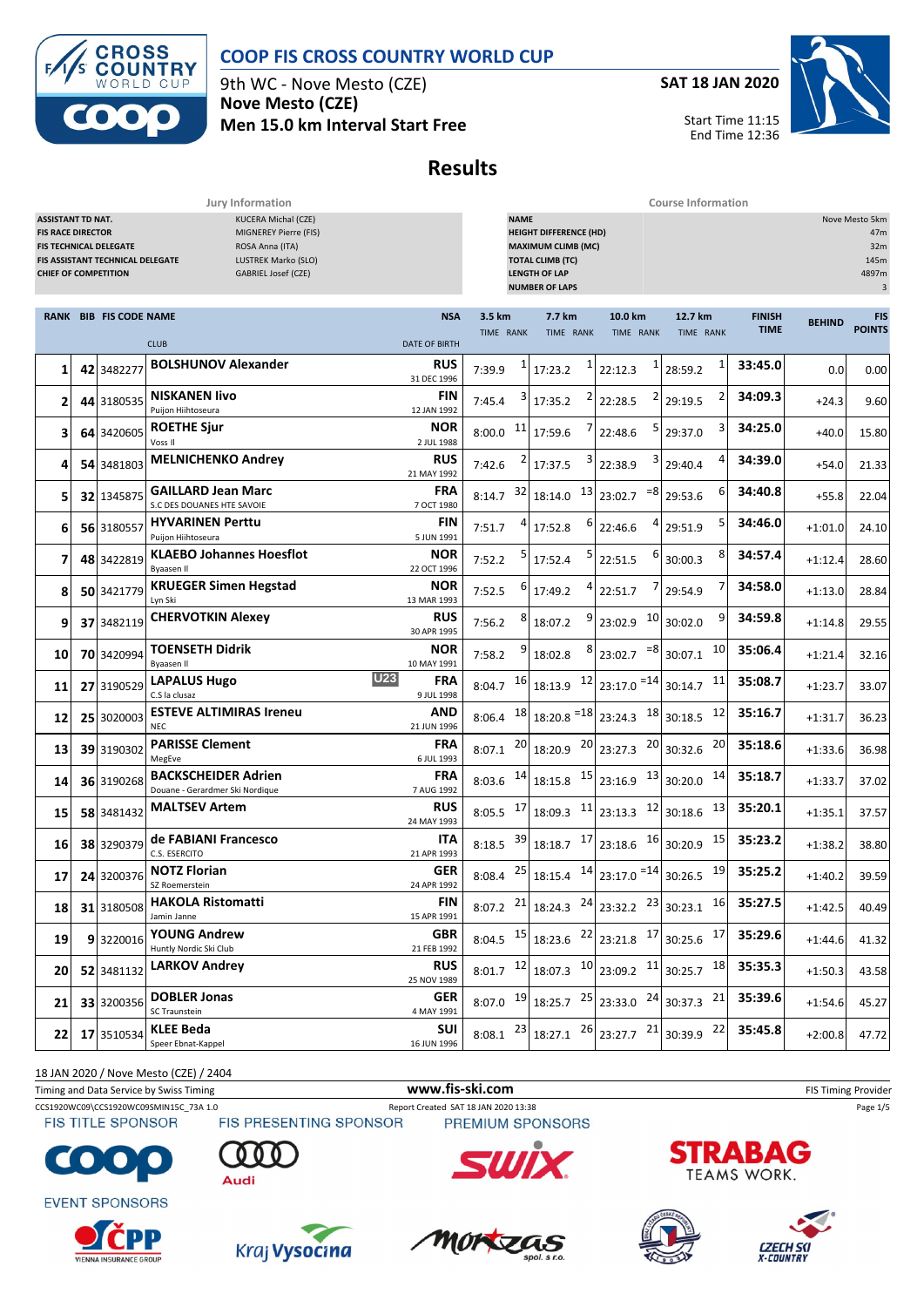

9th WC - Nove Mesto (CZE) **Nove Mesto (CZE) Men 15.0 km Interval Start Free** **SAT 18 JAN 2020**



Start Time 11:15 End Time 12:36

## **Results**

|    | <b>RANK BIB FIS CODE NAME</b> |                                                                | <b>NSA</b>                              | 3.5 km                 | 7.7 km                                                                                         | 10.0 km                                 | 12.7 km                                          | <b>FINISH</b><br><b>TIME</b> | <b>BEHIND</b> | <b>FIS</b><br><b>POINTS</b> |
|----|-------------------------------|----------------------------------------------------------------|-----------------------------------------|------------------------|------------------------------------------------------------------------------------------------|-----------------------------------------|--------------------------------------------------|------------------------------|---------------|-----------------------------|
|    |                               | <b>CLUB</b>                                                    | <b>DATE OF BIRTH</b>                    | TIME RANK              | TIME RANK                                                                                      | TIME RANK                               | TIME RANK                                        |                              |               |                             |
| 23 | 22 3422115                    | <b>TEFRE Gjoeran</b><br>Foerde II                              | <b>NOR</b><br>25 NOV 1994               | 7:59.5                 | $10 \begin{array}{ c c } 10 & 18:17.3 & 16 \end{array}$ 23:26.9                                | 19                                      | 23<br>30:44.2                                    | 35:48.3                      | $+2:03.3$     | 48.71                       |
| 24 | 40 3480695                    | <b>BESSMERTNYKH Alexander</b>                                  | <b>RUS</b><br>15 SEP 1986               | 48 <br>8:24.0          | $18:40.5$ $32$ 23:42.3                                                                         |                                         | $28$ 31:00.0<br>29                               | 36:00.8                      | $+2:15.8$     | 53.65                       |
| 25 | 35 3500015                    | <b>RICHARDSSON Daniel</b><br>Hudiksvalls IF                    | SWE<br>15 MAR 1982                      | 33<br>8:14.9           | $18:43.3$ $34$ 23:47.8                                                                         | 31                                      | 28<br>30:57.3                                    | 36:02.8                      | $+2:17.8$     | 54.44                       |
| 26 | 2 3490145                     | <b>ROJO Imanol</b><br>ALPINO UZTURRE-RFEDI                     | <b>ESP</b><br>30 NOV 1990               | $8:11.5$ 28            | 18:34.2 29                                                                                     | 32<br>23:48.7                           | 25<br>30:51.4                                    | 36:03.2                      | $+2:18.2$     | 54.60                       |
| 27 | 34 3530496                    | <b>NORRIS David</b><br>Alaska Pacific University Nordic Sk     | <b>USA</b><br>12 DEC 1990               | $8:08.2$ 24            | 18:24.2 23                                                                                     | 22<br>23:29.4                           | 24<br>30:46.1                                    | 36:03.9                      | $+2:18.9$     | 54.87                       |
| 28 | 19 3190353                    | <b>CHAUVIN Valentin</b><br>Haut Jura ski                       | <b>FRA</b><br>30 DEC 1995               | 29<br>8:12.2           | 18:34.1                                                                                        | $28$ 23:41.1<br>27                      | 26<br>30:57.0                                    | 36:05.9                      | $+2:20.9$     | 55.66                       |
| 29 | 66 3501223                    | <b>BURMAN Jens</b><br>Aasarna IK                               | <b>SWE</b><br>16 AUG 1994               | 8:17.9                 | $36$ 18:21.4 $21$ 23:35.3                                                                      | 26                                      | 27<br>30:57.1                                    | 36:13.5                      | $+2:28.5$     | 58.67                       |
| 30 | 16 3190548                    | <b>CHAPPAZ Jules</b><br>C.S la clusaz                          | <b>U23</b><br><b>FRA</b><br>22 MAY 1999 | 22<br>8:07.6           | $18:42.0$ $33$ 23:45.6                                                                         | 29                                      | 32<br>31:09.2                                    | 36:13.9                      | $+2:28.9$     | 58.82                       |
| 31 | 29 3290407                    | <b>SALVADORI Giandomenico</b><br>GRUPPO SCIATORI FIAMME GIALLE | <b>ITA</b><br>8 OCT 1992                | 26<br>8:09.8           | $18:36.5$ $30$ 23:50.6                                                                         | 33                                      | 35<br>31:17.0                                    | 36:21.2                      | $+2:36.2$     | 61.71                       |
| 32 | 30 3300494                    | <b>BABA Naoto</b><br>Senshu University                         | JPN.<br>20 JUL 1996                     | $8:13.5$ 30            | 18:45.8 35                                                                                     | 37<br>24:03.0                           | 31<br>31:08.1                                    | 36:21.8                      | $+2:36.8$     | 61.95                       |
| 33 | 62 3500664                    | <b>HALFVARSSON Calle</b><br>Saagmyra SK                        | <b>SWE</b><br>17 MAR 1989               | $8:01.8$ <sup>13</sup> | $18:20.8$ <sup>=18</sup> 23:34.2                                                               | 25                                      | 30<br>31:01.5                                    | 36:23.2                      | $+2:38.2$     | 62.50                       |
| 34 | 28 3510342                    | <b>BAUMANN Jonas</b><br>Tambo Spluegen                         | SUI<br>27 MAR 1990                      | $8:20.6 = 43$          | $18:54.4$ $39$ 24:02.4                                                                         | 36                                      | 34<br>31:15.9                                    | 36:24.2                      | $+2:39.2$     | 62.89                       |
| 35 | 15 3250038                    | <b>EINARSSON Snorri Eythor</b><br>Ullur                        | ISL<br>21 FEB 1986                      | $8:19.1$ $41$          | $18:56.5$ $40$ 24:12.1 = 40                                                                    |                                         | 33<br>31:15.0                                    | 36:28.0                      | $+2:43.0$     | 64.40                       |
| 36 | 18 3430249                    | <b>BURY Dominik</b><br>AZS AWF Katowice                        | <b>POL</b><br>29 NOV 1996               | $8:20.6 = 43$          | 19:05.2 45                                                                                     | $24:12.1$ = 40 31:28.2                  | 41                                               | 36:37.3                      | $+2:52.3$     | 68.07                       |
| 37 | 14 3460018                    | <b>PEPENE Paul Constantin</b><br>CS Dinamo Bucuresti           | ROU<br>21 MAY 1988                      | $8:19.7$ 42            | 18:54.3 38 24:09.4                                                                             |                                         | 39 31:27.5<br>40                                 | 36:37.5                      | $+2:52.5$     | 68.15                       |
| 38 | 5 3300190                     | YOSHIDA Keishin<br>Japan Self Defense Forces Physical          | JPN<br>12 JAN 1987                      | 8:30.2                 | $\begin{array}{ c c c c c c } \hline 58 & 18:59.9 & \hline 42 & 24:07.8 \\ \hline \end{array}$ | 38                                      | 39<br>31:27.0                                    | 36:40.1                      | $+2:55.1$     | 69.18                       |
| 39 | 53 3150519                    | <b>FELLNER Adam</b><br>Fenix Ski team jesenik                  | <b>CZE</b><br>10 AUG 1993               | 8:14.5 $31$            | $18:47.6$ $36$ 24:01.5                                                                         |                                         | $35$ 31:23.5<br>38                               | 36:44.1                      | $+2:59.1$     | 70.76                       |
| 40 | 69 3150509                    | <b>KNOP Petr</b><br>Dukla Liberec                              | <b>CZE</b><br>12 MAY 1994               | 35<br>8:15.8           |                                                                                                | $18:38.7$ $31$ 23:55.7 $34$             | 36<br>31:23.1                                    | 36:44.8                      | $+2:59.8$     | 71.03                       |
| 41 | 3 3290245                     | <b>NOECKLER Dietmar</b><br>G.S. FIAMME ORO MOENA               | <b>ITA</b><br>29 SEP 1988               | 37<br>8:18.2           | $19:07.1$ $47$ 24:15.8                                                                         | 42                                      | 42<br>31:30.7                                    | 36:48.0                      | $+3:03.0$     | 72.30                       |
| 42 | 7 3200676                     | <b>BRUGGER Janosch</b><br>WSG Schluchsee                       | <b>U23</b><br><b>GER</b><br>6 JUN 1997  | $8:23.2$ 45            | 19:03.8 44                                                                                     | 44<br>24:19.2                           | 44<br>31:48.5                                    | 36:51.0                      | $+3:06.0$     | 73.48                       |
| 43 | 60 3200205                    | <b>BOEGL Lucas</b><br>SC Gaissach                              | <b>GER</b><br>14 JUN 1990               |                        | 8:15.7 $34$ 18:31.3 $27$ 23:45.8 $30$ 31:23.4                                                  |                                         | 37                                               | 36:53.1                      | $+3:08.1$     | 74.31                       |
| 44 | 4 3501741                     | <b>POROMAA William</b><br>Aasarna IK                           | <b>U23</b><br><b>SWE</b><br>23 DEC 2000 |                        | 8:27.7 $\begin{array}{ c c c c c } \hline 56 & 19:23.2 & 55 & 24:37.6 \hline \end{array}$      |                                         | $\begin{array}{ c} 52 \end{array}$ 31:56.6<br>48 | 37:03.3                      | $+3:18.3$     | 78.34                       |
| 45 | 21 3670115                    | <b>PUKHKALO Vitaliy</b>                                        | KAZ<br>9 SEP 1992                       | $8:18.6$ $40$          | $18:52.9$ $37$ 24:18.4 $43$ 31:41.3                                                            |                                         | 43                                               | 37:03.8                      | $+3:18.8$     | 78.54                       |
| 46 | 11 3200331                    | <b>WICK Thomas</b><br>SC Motor Zella-Mehlis                    | <b>GER</b><br>12 APR 1991               | 49<br>8:24.1           |                                                                                                | 19:14.6 $\left.49\right $ 24:35.8 $=49$ | 46<br>31:53.3                                    | 37:04.5                      | $+3:19.5$     | 78.81                       |
| 47 | 13 3300373                    | MIYAZAWA Hiroyuki<br>JR East Ski Team                          | JPN<br>12 OCT 1991                      | 27<br>8:10.6           |                                                                                                | 18:59.0 $41$ 24:22.4 $45$ 31:50.3       | 45                                               | 37:07.5                      | $+3:22.5$     | 80.00                       |

18 JAN 2020 / Nove Mesto (CZE) / 2404 Timing and Data Service by Swiss Timing **WWW.fis-Ski.com WWW.fis-Ski.com** FIS Timing Provider CCS1920WC09\CCS1920WC09SMIN15C\_73A 1.0 Report Created SAT 18 JAN 2020 13:38 Page 2/5<br>FIS TITLE SPONSOR FIS PRESENTING SPONSOR PREMIUM SPONSORS **FIS TITLE SPONSOR STRABAG**  $\bullet$  :  $\epsilon$ **TEAMS WORK.** Audi **EVENT SPONSORS** 









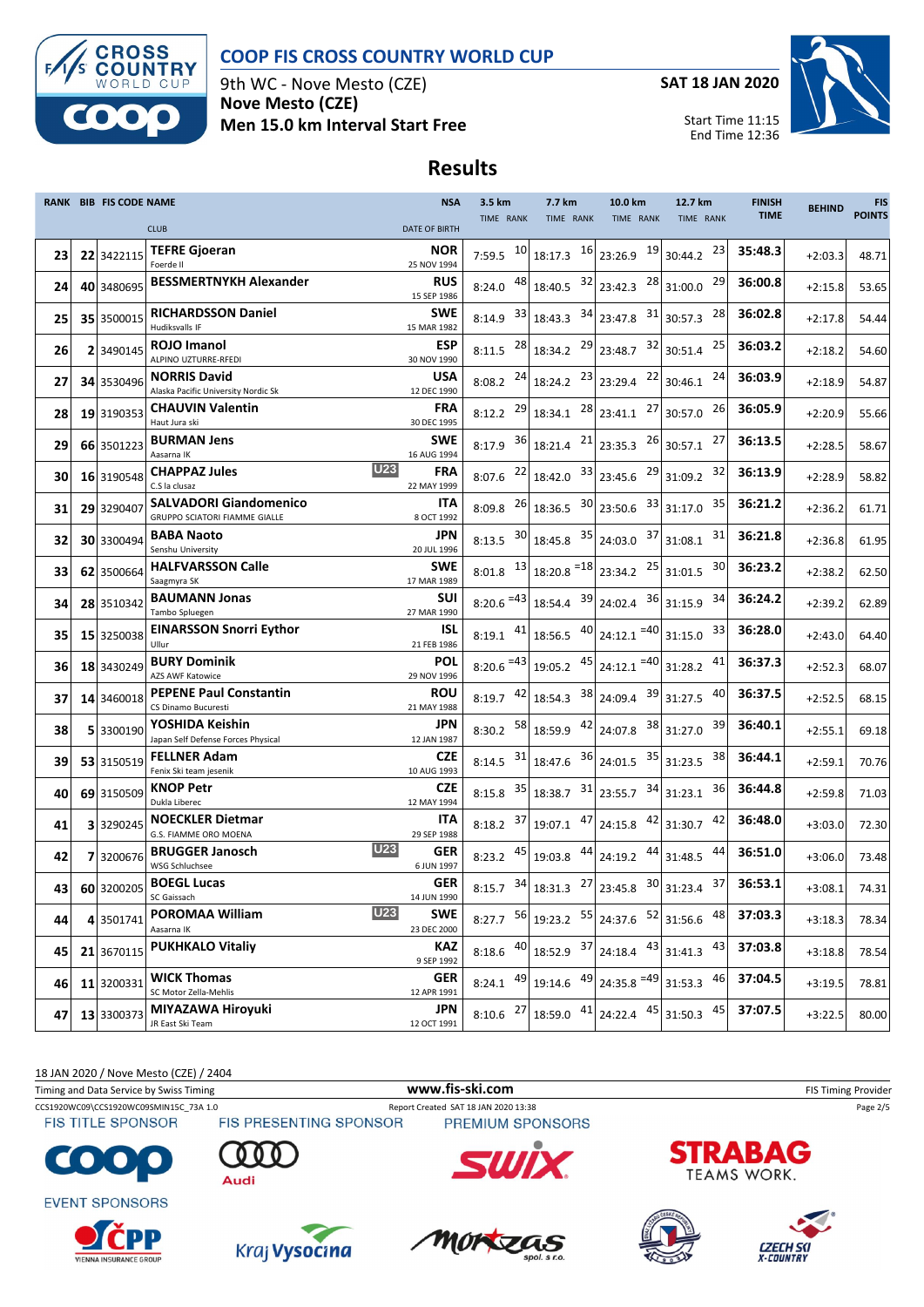

9th WC - Nove Mesto (CZE) **Nove Mesto (CZE) Men 15.0 km Interval Start Free** **SAT 18 JAN 2020**



Start Time 11:15 End Time 12:36

## **Results**

|    | <b>RANK BIB FIS CODE NAME</b> |                                                                | <b>NSA</b>                | 3.5 km        | 7.7 km                                                                | 10.0 km                                                                                                        | 12.7 km          | <b>FINISH</b> | <b>BEHIND</b>  | <b>FIS</b>    |
|----|-------------------------------|----------------------------------------------------------------|---------------------------|---------------|-----------------------------------------------------------------------|----------------------------------------------------------------------------------------------------------------|------------------|---------------|----------------|---------------|
|    |                               | <b>CLUB</b>                                                    | <b>DATE OF BIRTH</b>      | TIME RANK     | TIME RANK                                                             | TIME RANK                                                                                                      | TIME RANK        | <b>TIME</b>   |                | <b>POINTS</b> |
| 48 | 57 3270010                    | <b>MALONEY WESTGAARD Thomas</b>                                | IRL<br>10 OCT 1995        | $8:34.2$ 65   | 19:15.6 50                                                            | 24:35.8 = 49                                                                                                   | 47<br>31:55.5    | 37:14.4       | $+3:29.4$      | 82.73         |
| 49 | 26 3481755                    | <b>VOKUEV Ermil</b>                                            | <b>RUS</b><br>29 MAR 1992 | $8:23.8$ $47$ | 19:01.0 43                                                            | 46<br>24:27.3                                                                                                  | 49<br>31:57.3    | 37:15.5       | $+3:30.5$      | 83.16         |
| 50 | 12 3510351                    | <b>FURGER Roman</b><br>Schattdorf                              | SUI<br>10 FEB 1990        | 38<br>8:18.4  | 19:18.3 $\begin{array}{ c c } \hline 52 & 24:32.9 \hline \end{array}$ | 48                                                                                                             | 50<br>32:05.1    | 37:17.4       | $+3:32.4$      | 83.91         |
| 51 | 1 3181007                     | <b>VUORELA Markus</b><br>Jamin Janne                           | FIN<br>28 MAY 1996        | 54<br>8:27.2  | 19:06.0 46 24:27.7                                                    | 47                                                                                                             | 52<br>32:18.4    | 37:29.2       | $+3:44.2$      | 88.57         |
| 52 | 65 3700081                    | <b>KORISTEK Jan</b><br>Ski Team Jase Latky                     | <b>SVK</b><br>11 JUL 1996 | 52<br>8:25.8  | $19:22.1$ $54$ 24:40.8                                                | 54                                                                                                             | 51<br>32:16.7    | 37:32.2       | $+3:47.2$      | 89.76         |
| 53 | 23 3501577                    | <b>U23</b><br><b>ANDERSSON Fredrik</b><br>Sollefteaa Skidor IF | SWE<br>12 NOV 1998        | 57<br>8:29.8  | $19:23.9$ $56$ 24:50.9                                                | 56                                                                                                             | 55<br>32:22.7    | 37:39.9       | $+3:54.9$      | 92.80         |
| 54 | 63 3670022                    | <b>VELICHKO Yevgeniy</b>                                       | <b>KAZ</b><br>2 APR 1987  | $8:35.1$ 66   | $19:16.7$ $51$ 24:40.5                                                |                                                                                                                | 53 32:23.6<br>56 | 37:43.3       | $+3:58.3$      | 94.14         |
| 55 | 72 3120063                    | <b>SHANG Jincai</b>                                            | <b>CHN</b><br>10 OCT 1993 | 46<br>8:23.3  | 19:12.8                                                               | 48 24:36.9<br>51                                                                                               | 54<br>32:22.6    | 37:46.4       | $+4:01.4$      | 95.37         |
| 56 | 77 3120109                    | <b>ENTEMAKE Maowulietibieke</b><br>China Military ski team     | <b>CHN</b><br>19 NOV 1996 | $8:33.7$ 64   | $19:21.5$ $53$ 24:42.2                                                | 55                                                                                                             | 53<br>32:22.4    | 37:52.7       | $+4:07.7$      | 97.86         |
| 57 | 45 3150635                    | <b>KALIVODA Tomas</b><br>Fischer Ski klub sumava vimperk       | CZE<br>6 APR 1998         | 51<br>8:25.2  | $19:33.1$ $60$ 24:56.3                                                | 57                                                                                                             | 58<br>32:37.5    | 37:59.6       | $+4:14.6$      | 100.58        |
| 58 | 20 3510472                    | <b>BIELER Livio</b><br>Gardes-Frontiere                        | SUI<br>15 APR 1993        | 55<br>8:27.3  | 19:29.8 59                                                            | 58<br>25:00.2                                                                                                  | 57<br>32:37.1    | 38:04.4       | $+4:19.4$      | 102.48        |
| 59 | 47 3670077                    | <b>U23</b><br><b>DYUSSENOV Asset</b>                           | KAZ<br>15 JAN 1997        | 50<br>8:24.6  | 19:26.0 57 25:02.6                                                    | 59                                                                                                             | 59<br>32:39.7    | 38:07.7       | $+4:22.7$      | 103.78        |
| 60 | 59 3150462                    | <b>RYPL Miroslav</b><br>Dukla Liberec                          | <b>CZE</b><br>17 MAR 1992 | 62<br>8:31.5  | $19:29.7$ <sup>58</sup> 25:04.1                                       | 60                                                                                                             | 60<br>32:44.7    | 38:17.3       | $+4:32.3$      | 107.58        |
| 61 | 55 3150559                    | <b>BESTAK Jonas</b><br>Dukla Liberec                           | <b>CZE</b><br>18 JAN 1995 | -63<br>8:32.4 | 19:33.7 61                                                            | 61<br>25:07.0                                                                                                  | 61<br>32:50.8    | 38:25.9       | $+4:40.9$      | 110.97        |
| 62 | 6 3501462                     | U23<br><b>ERIKSSON Jonas</b><br>IFK Mora SK                    | SWE<br>3 MAR 1997         | $8:37.0$ 67   | $19:34.0$ $62$ 25:12.8                                                | 63                                                                                                             | 63<br>33:02.4    | 38:26.4       | $+4:41.4$      | 111.17        |
| 63 | 73 3482806                    | <b>U23</b><br><b>TERENTEV Alexander</b>                        | <b>RUS</b><br>19 MAY 1999 | $8:31.1 = 60$ | 19:35.6 63                                                            | 62<br>25:07.1                                                                                                  | 62<br>32:55.2    | 38:27.0       | $+4:42.0$      | 111.41        |
| 64 | 43 3150741                    | <b>KOZLOVSKY Vladimir</b>                                      | <b>CZE</b><br>19 FEB 1999 | 53<br>8:26.6  | 65<br>19:44.1                                                         | 64<br>25:21.0                                                                                                  | 65<br>33:15.5    | 38:49.9       | $+5:04.9$      | 120.45        |
| 65 | 49 3430276                    | <b>U23</b><br><b>HARATYK Mateusz</b><br>Nks Trojwies beskidzka | POL<br>27 MAY 1998        | 8:30.3        | 59 19:53.7                                                            | $67$ 25:29.3<br>67                                                                                             | 64<br>33:15.3    | 38:52.3       | $+5:07.3$      | 121.40        |
| 66 | 51 3670075                    | <b>BORTSOV Konstantin</b>                                      | <b>KAZ</b><br>24 NOV 1995 | $8:39.6$ 70   | 19:47.9 66 25:27.3                                                    | 66                                                                                                             | 66<br>33:32.0    | 39:19.2       | $+5:34.2$      | 132.03        |
| 67 | 10 3530814                    | <b>TORCHIA lan</b><br><b>Stratton Mountain School</b>          | <b>USA</b><br>8 MAR 1996  | -71<br>8:40.8 | 20:00.3 69                                                            | 69<br>25:45.2                                                                                                  | 67<br>33:51.5    | 39:34.4       | $+5:49.4$      | 138.03        |
| 68 |                               | 8 3670078 KLIMIN Olzhas                                        | KAZ<br>30 AUG 1996        |               |                                                                       | 8:31.1 = $60 \mid 19:38.3$ $64 \mid 25:22.8$ $65 \mid 33:55.1$                                                 | 68               | 39:35.2       | +5:50.2 138.35 |               |
| 69 | 61 3460021                    | <b>HOGIU Petrica</b><br>CSM Bistrita                           | <b>ROU</b><br>16 JUN 1991 |               |                                                                       | 8:38.6 $\begin{array}{ c c c c c c c c } \hline 69 & 19:58.2 & 68 & 25:42.2 & 68 & 33:59.5 \hline \end{array}$ | 69               | 39:44.8       | +5:59.8 142.14 |               |
| 70 | 71 3150694                    | <b>LUKES Tomas</b><br>Cks Ski jilemnice                        | <b>CZE</b><br>14 JUN 2000 | $8:41.8$ 72   |                                                                       | 20:17.2 $^{71}$ 25:59.6 $^{71}$ 34:10.8                                                                        | 70               | 40:01.0       | $+6:16.0$      | 148.54        |
| 71 | 75 3150549                    | <b>SELLER Ludek</b><br><b>DUKLA Liberec</b>                    | <b>CZE</b><br>11 JUL 1995 | $8:49.6$ 73   |                                                                       | 20:25.6 $\begin{bmatrix} 72 \\ 26:05.5 \end{bmatrix}$ 72 34:17.3                                               | 71               | 40:04.7       | $+6:19.7$      | 150.00        |
| 72 | 74 3430257                    | <b>SKOWRON Michal</b><br>KS AZS AWF Katowice                   | <b>POL</b><br>5 SEP 1998  | $8:37.9$ 68   | 20:04.6 70                                                            | 25:50.4 70                                                                                                     | 34:36.2 72       | 40:56.9       | $+7:11.9$      | 170.63        |

18 JAN 2020 / Nove Mesto (CZE) / 2404

Timing and Data Service by Swiss Timing **WWW.fis-Ski.com WWW.fis-Ski.com** FIS Timing Provider

CCS1920WC09\CCS1920WC09SMIN15C\_73A 1.0 Report Created SAT 18 JAN 2020 13:38 Page 3/5<br>FIS TITLE SPONSOR FIS PRESENTING SPONSOR PREMIUM SPONSORS **FIS TITLE SPONSOR** 

 $\bullet$  :

**EVENT SPONSORS** 

















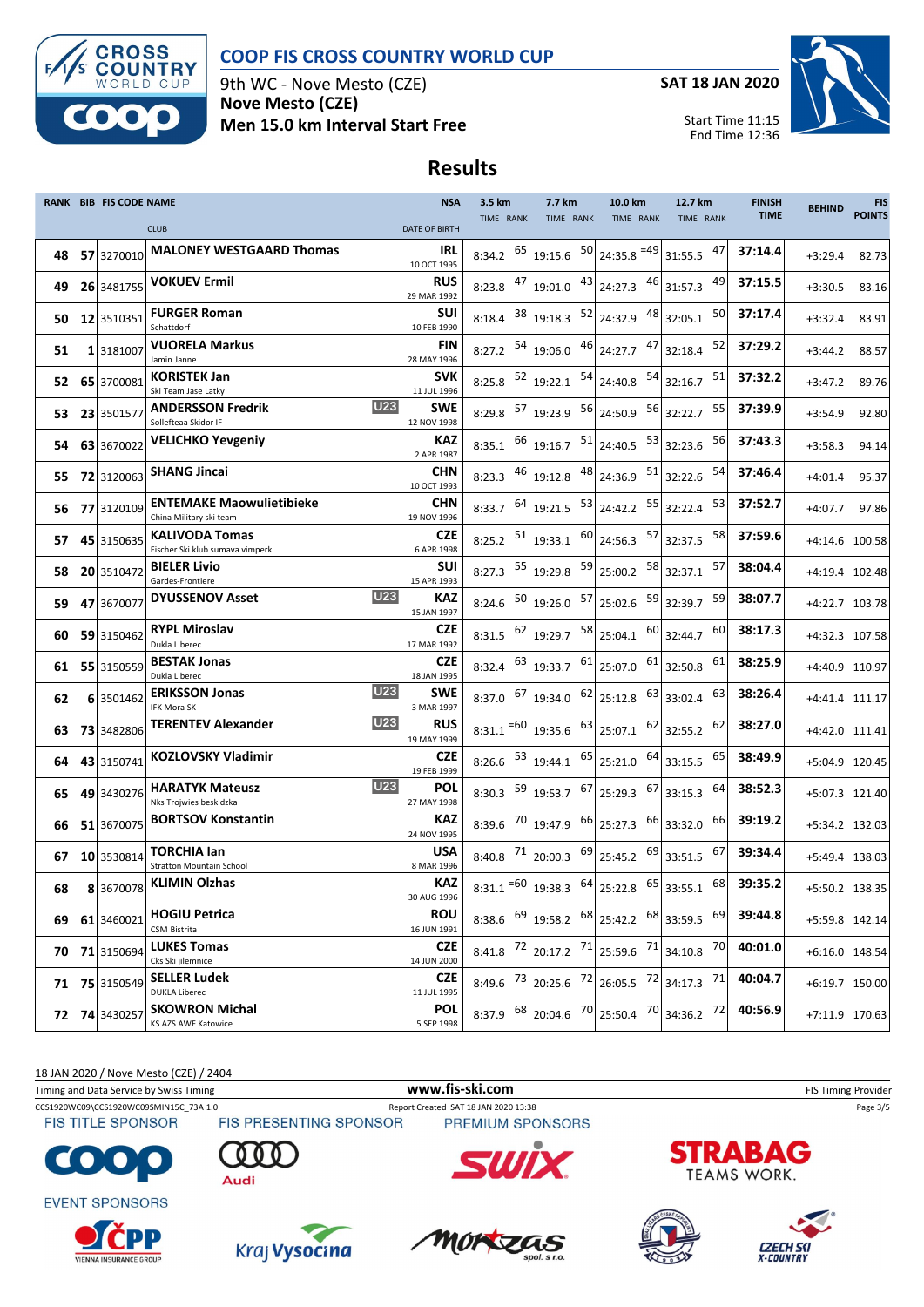

9th WC - Nove Mesto (CZE) **Nove Mesto (CZE) Men 15.0 km Interval Start Free** **SAT 18 JAN 2020**



Start Time 11:15 End Time 12:36

# **Results**

| <b>RANK</b>      | <b>BIB FIS CODE NAME</b> |            | <b>NSA</b>                                     | 3.5 km                           | 7.7 km    | 10.0 km                                             | 12.7 km      | <b>FINISH</b><br><b>TIME</b> | <b>BEHIND</b> | <b>FIS</b><br><b>POINTS</b> |        |
|------------------|--------------------------|------------|------------------------------------------------|----------------------------------|-----------|-----------------------------------------------------|--------------|------------------------------|---------------|-----------------------------|--------|
|                  |                          |            | <b>CLUB</b>                                    | <b>DATE OF BIRTH</b>             | TIME RANK | TIME RANK                                           | TIME RANK    | TIME RANK                    |               |                             |        |
| 73               |                          | 76 3690074 | KRASOVSKYI Oleksii                             | <b>UKR</b><br>30 MAR 1994        | 8:51.3    | $\frac{74}{20:40.8}$                                | $73$ 26:39.7 | $\frac{73}{35:12.5}$<br>731  | 41:15.5       | $+7:30.5$                   | 177.98 |
| 74               |                          | 78 3690111 | KOSTRUBA Yan                                   | U23<br><b>UKR</b><br>18 JUL 1999 | 9:08.1    | $\begin{array}{ c c }\n 75 & 21:23.8\n \end{array}$ | 74 27:24.5   | $74$ 36:21.0<br>74           | 42:17.6       | $+8:32.6$                   | 202.51 |
| 75               |                          | 41 3150669 | <b>DUFEK Tomas</b><br>KL SG Jablonec nad Nisou | <b>CZE</b><br>20 MAR 2000        | 9:20.9    | $76$ 21:43.1                                        | 75 27:49.8   | $75$ 36:33.1<br>75           | 42:31.3       | $+8:46.3$                   | 207.92 |
| Did not Einichod |                          |            |                                                |                                  |           |                                                     |              |                              |               |                             |        |

| TDIA NOT FINISHEA |                                 |             |        |  |
|-------------------|---------------------------------|-------------|--------|--|
|                   | 46 3420586 HOLUND Hans Christer | <b>NOR</b>  | 7:53.4 |  |
|                   |                                 | 25 FEB 1989 |        |  |
|                   |                                 |             |        |  |
|                   |                                 |             |        |  |
| Disqualified      |                                 |             |        |  |

| 67 3200072 KATZ Andreas | <b>GER</b>  |
|-------------------------|-------------|
| SV Baiersbronn          | 8 JAN 1988  |
| 68 3421320 IVERSEN Emil | <b>NOR</b>  |
| Il Varden Meraaker      | 12 AUG 1991 |

#### **Jury Decision**

| Verbal Warning - Not following the marked course |            |                                                        |
|--------------------------------------------------|------------|--------------------------------------------------------|
| POROMAA William                                  | <b>SWE</b> | ICR 343.6 - Skiing outside of the marked course        |
| <b>TORCHIA lan</b>                               | <b>USA</b> | ICR 343.6 - Skiing outside of the marked course        |
| <b>WICK Thomas</b>                               | <b>GER</b> | ICR 343.6 - Skiing outside of the marked course        |
| <b>BIELER Livio</b>                              | SUI        | ICR 343.6 - Skiing outside of the marked course        |
| <b>BOLSHUNOV Alexander</b>                       | <b>RUS</b> | ICR 343.6 - Skiing outside of the marked course        |
| <b>MELNICHENKO Andrey</b>                        | <b>RUS</b> | ICR 343.6 - Skiing outside of the marked course        |
| <b>MALONEY WESTGAARD Thomas</b>                  | IRL        | ICR 343.6 - Skiing outside of the marked course        |
| Yellow card - Not following the marked course    |            |                                                        |
| ROJO Imanol                                      | <b>ESP</b> | ICR 343.6 - Skiing outside of the marked course        |
| <b>ESTEVE ALTIMIRAS Ireneu</b>                   | AND        | ICR 343.6 - Skiing outside of the marked course        |
| <b>VOKUEV Ermil</b>                              | <b>RUS</b> | ICR 343.6 - Skiing outside of the marked course        |
| <b>PARISSE Clement</b>                           | <b>FRA</b> | ICR 343.6 - Skiing outside of the marked course        |
| <b>KATZ Andreas</b>                              | GER        | ICR 343.6 - Skiing outside of the marked course        |
| Disqualified - 2nd Written reprimand             |            |                                                        |
| <b>KATZ Andreas</b>                              | GER        | ICR 352.2.3 - 2nd written reprimand in the same season |
| Yellow card - Not following the marked course    |            |                                                        |
| <b>IVERSEN Emil</b>                              | <b>NOR</b> | ICR 343.6 - Skiing outside of the marked course        |
| Disqualified - 2nd Written reprimand             |            |                                                        |
| <b>IVERSEN Emil</b>                              | <b>NOR</b> | ICR 352.2.3 - 2nd written reprimand in the same season |

| <b>WEATHER</b> | <b>SNOW CONDITION</b> | <b>COMPETITORS / NSA</b><br><b>TEMPERATURES</b> |                  |                                   |               |            |            |            |            |            |
|----------------|-----------------------|-------------------------------------------------|------------------|-----------------------------------|---------------|------------|------------|------------|------------|------------|
|                |                       | <b>AIR</b>                                      | <b>SNOW</b>      | <b>ENTRIES</b>                    | <b>RANKED</b> | <b>DNS</b> | <b>DNF</b> | <b>DSQ</b> | <b>DQB</b> | <b>LAP</b> |
| Light snow     | Soft                  | -0.5° $\cap$                                    | 1.79C<br>$\pm$ . | 78 <sub>1</sub><br>ר ר'<br>$\sim$ | 75122<br>- 1  | 0/0        |            | 21         | 0/0        | 0/0        |

#### 18 JAN 2020 / Nove Mesto (CZE) / 2404

| Timing and Data Service by Swiss Timing       |                               | www.fis-ski.com                      | <b>FIS Timing Provider</b> |                                      |  |  |  |
|-----------------------------------------------|-------------------------------|--------------------------------------|----------------------------|--------------------------------------|--|--|--|
| CCS1920WC09\CCS1920WC09SMIN15C 73A 1.0        |                               | Report Created SAT 18 JAN 2020 13:38 | Page 4/5                   |                                      |  |  |  |
| <b>FIS TITLE SPONSOR</b>                      | <b>FIS PRESENTING SPONSOR</b> | PREMIUM SPONSORS                     |                            |                                      |  |  |  |
| <b>COOO</b>                                   | Audi                          |                                      |                            | <b>STRABAG</b><br><b>TEAMS WORK.</b> |  |  |  |
| <b>EVENT SPONSORS</b>                         |                               |                                      |                            |                                      |  |  |  |
| <b>D</b> CPP<br><b>VIENNA INSURANCE GROUP</b> | Kraj Vysocina                 | Mortzas<br>spol. $s$ r.o.            |                            | <b>CZECH SKI</b><br>X-COUNTRY        |  |  |  |